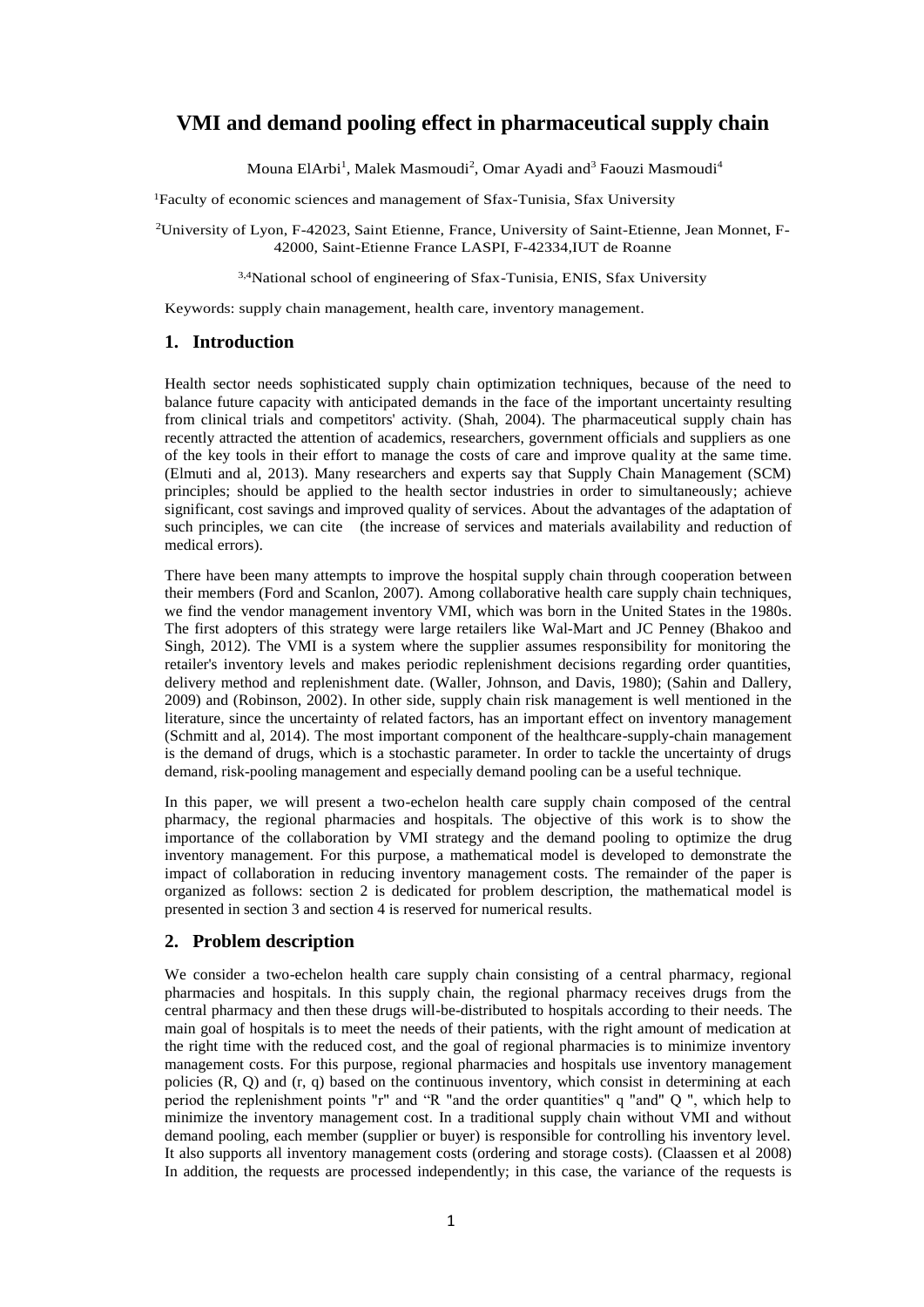high and subsequently the safety stock increases, which generates an additional storage cost. (Kang and Kim, 2012) In our case, we are interested by vertical collaboration; which consists of VMI contract between central pharmacy and regional pharmacies, and the consideration of demand pooling between each regional pharmacy and hospitals of the same region.



Figure 1. Vertical collaborative health care supply chain.

# **3. Mathematical Model**

The objective of our model is to minimize the inventory management costs for both, regional pharmacies and hospitals of each region, the holding cost and the ordering cost are considered for the two echelons. Therefore, the total cost is the summation of regional pharmacy costs and hospitals costs. With the VMI contract between the central pharmacy and the regional pharmacies, it will be possible for the central pharmacy to monitor inventory levels and variation of demand in regional pharmacies by sharing information on stock levels and uncertainty of request. Consequently, when the stock level in the regional pharmacy reaches the replenishment point "R", an order quantity "Q" will-be-sent by the central pharmacy. Thus, regional pharmacies are no longer obliged to place an order to the central pharmacy; the inventory management cost of regional pharmacies will contains only holding cost and purchasing cost of drugs. On the other hand, by demand pooling effect; regional pharmacies will consider the hospitals demands as one demand by aggregating all demands so the safety stock will decreases, and consequently the holding cost decreases.

### *Notations:*

The sets, indices, parameters, and decision variables used in the model are given as follows:

### *Set and indices:*

*P* : Number of regional pharmacies, where  $i = 1, ..., P$ 

- $N:$  Number of hospitals, where  $j = 1, ..., N$
- $M:$  Number of kind of drugs, where  $j' = 1, ..., M$

#### *Parameters:*

 $D_{ij}$ ,  $d_{jj}$ : Average of demand of drug (j') for regional pharmacy (i) and hospital (j) simultaneously

 $c_i, c_j$ : Available storage space for regional pharmacy (i) and hospital (j) simultaneously

 $a_{ji}$ : Storage space required for a unit of drug (j')

 $\sigma_{ij}$  : Ordering cost of drug (j') per replenishment for hospital (j)

 $H_{ij}$ ,  $h_{jj}$ : Holding cost per unit of drug (j') in regional pharmacy (i) and hospital (j) simultaneously

*j* ' *b* : Purchasing cost per unit of drug (j')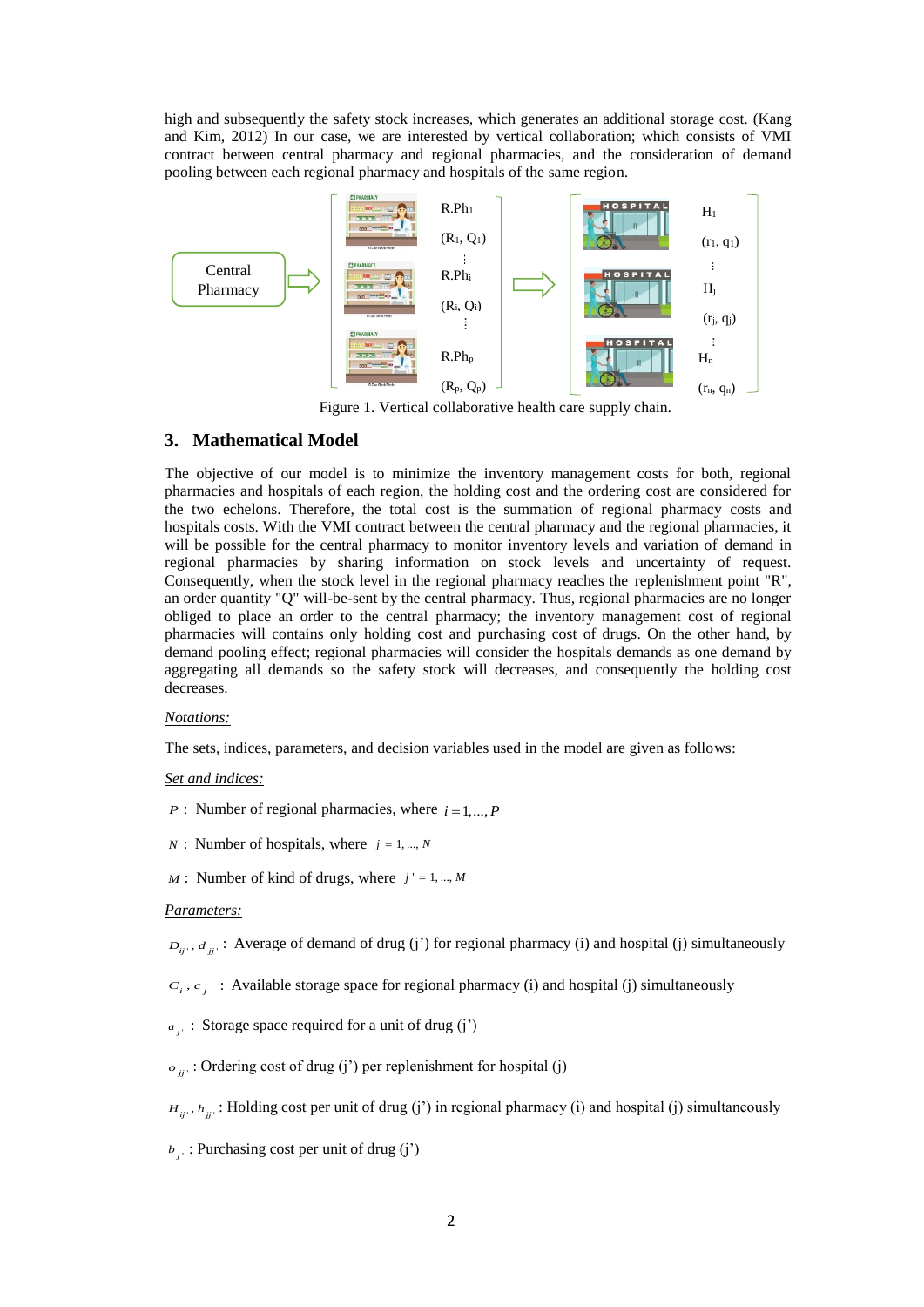$L_{ij}$ : Lead time required for an order of drug (j') placed to regional pharmacy (i)

 $u_{ij}$ : Lead time required for an order of drug (j') placed to hospital (j)

*y<sub>ii</sub>* : Binary parameter that equal to 1 if hospital (j) is served by regional pharmacy (i) and 0 else

 $s_{ij}$ ,  $s_{jj}$ : Safety stock of drug (j') in regional pharmacy (i) and hospital (j) simultaneously

#### *Decision variables:*

 $Q_{ij}$ ,  $q_{jj'}$ : Order quantity of drug (j) for regional pharmacy (i) and hospital (j) simultaneously

 $R_{ij}$ ,  $r_{jj}$ : Reorder point of drug (j') for regional pharmacy (i) and hospital (j) simultaneously

#### *Objective function after VMI and demand pooling effect:*

Minimize :(holding cos t + purcha sin g cos t) regional pharmacies + (holding cos t + ordering cos t)  $_{hovoidal}$ 

 $\triangleright$  With the VMI effect the, regional pharmacies are no longer obliged to place orders to the central pharmacy, by the way ordering cost will contains only the purchasing cost of drug. With the demand pooling effect, regional pharmacy will consider the hospital's demand as one demand by aggregating all demands so the safety stock will decrease, and consequently the holding cost decreases

Where:

(holding cos 
$$
t
$$
 + purchase sin  $g$  cos  $t$ )<sub>regionalphamracies</sub> = 
$$
\sum_{i=1}^{P} \sum_{j'=1}^{M} (H_{ij'} \cdot (\frac{Q_{ij'}}{2} + SS_{ij'}) + b_{j'} \cdot Q_{ij'}
$$
)

$$
\left( \textit{holding } \cos t + \textit{ordering } \cos t \right)_{\textit{hospitals}} = \\ \frac{\sum\limits_{j = 1}^N \sum\limits_{j' = 1}^M (\boldsymbol{h}_{jj'} . (\frac{\boldsymbol{q}_{jj'}}{2} + s \boldsymbol{s}_{jj'}) + O_{jj'} . \frac{\boldsymbol{d}_{jj'}}{\boldsymbol{q}_{jj'}} )
$$

*Constraints:*

1) 
$$
D_{ij} = \sum_{j=1}^{N} d_{jj} \cdots y_{ij}
$$
  $i=1,\dots,P; j'=1,\dots,M$ 

2) 
$$
D_{ij} \tcdot L_{ij} \tcdot + SS_{ij} \le R_{ij} \t i=1,\ldots,P; j'=1,\ldots,M
$$

3) 
$$
d_{jj} \cdot l_{jj'} + ss_{jj'} \le r_{jj'} \quad j=1,\dots,N; j'=1,\dots,M
$$

$$
\begin{aligned} & \underset{j'=1}{M} a_{j'} \cdot (SS_{ij'} + Q_{ij'}) \le C_i \, i = 1, \dots, P \end{aligned}
$$

5) 
$$
\sum_{j'=1}^{M} a_{j'} (ss_{jj'} + q_{jj'}) \le c_i \quad j = 1, ..., N
$$

## **4. Numerical results**

The mathematical model is solved using LINGO 17.0 software, considering randomly generated data. The drug demand is stochastic and follows a normal distribution with mean 'μ' and standard deviation 'σ'. To simplify the mathematical model, we used the average demand of drug which are 'D' and 'd' for regional pharmacies and hospitals respectively. It is worth to note that regional pharmacy demand is equal to the sum of demands of hospitals existing in the same region. Lead times are-fixed in advance, and we neglected the effect of drug shelf life supposing that the kinds of drugs taken in our numerical examples have a big shelf life. Five numerical examples are tested to show the importance of VMI and demand pooling. Corresponding inventory management costs are